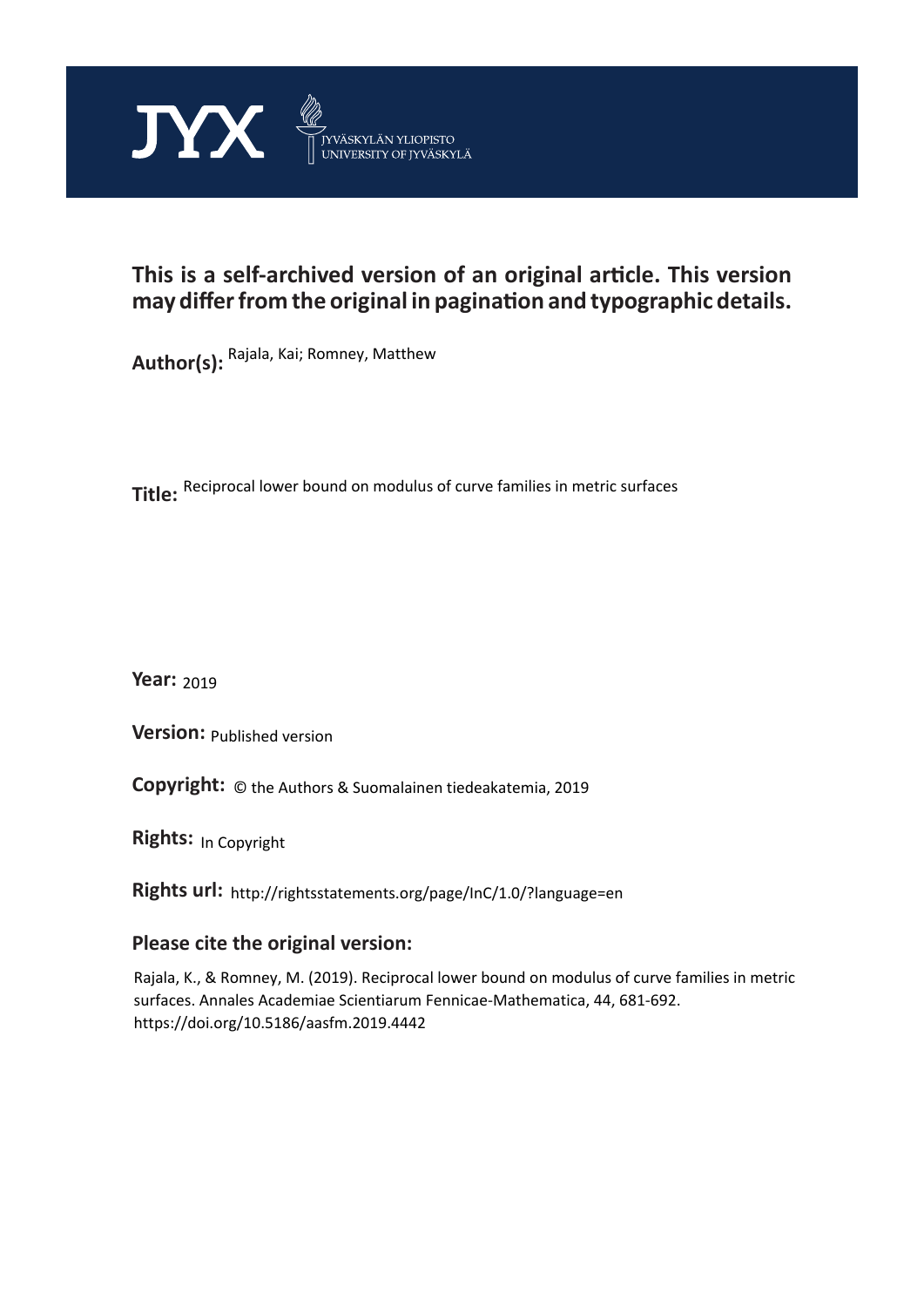## RECIPROCAL LOWER BOUND ON MODULUS OF CURVE FAMILIES IN METRIC SURFACES

### Kai Rajala and Matthew Romney

University of Jyväskylä, Department of Mathematics and Statistics P.O. Box 35 (MaD), FI-40014 University of Jyväskylä, Finland; kai.i.rajala@jyu.fi

University of Jyväskylä, Department of Mathematics and Statistics P.O. Box 35 (MaD), FI-40014 University of Jyväskylä, Finland; matthew.d.romney@jyu.fi

Abstract. We prove that any metric space X homeomorphic to  $\mathbb{R}^2$  with locally finite Hausdorff 2-measure satisfies a reciprocal lower bound on modulus of curve families associated to a quadrilateral. More precisely, let  $Q \subset X$  be a topological quadrilateral with boundary edges (in cyclic order) denoted by  $\zeta_1, \zeta_2, \zeta_3, \zeta_4$  and let  $\Gamma(\zeta_i, \zeta_j; Q)$  denote the family of curves in Q connecting  $\zeta_i$  and  $\zeta_j$ ; then mod  $\Gamma(\zeta_1,\zeta_3;Q) \mod \Gamma(\zeta_2,\zeta_4;Q) \geq 1/\kappa$  for  $\kappa = 2000^2 \cdot (4/\pi)^2$ . This answers a question in [6] concerning minimal hypotheses under which a metric space admits a quasiconformal parametrization by a domain in  $\mathbb{R}^2$ .

## 1. Introduction

The classical uniformization theorem states that any simply connected Riemann surface can be mapped onto either the Euclidean plane  $\mathbb{R}^2$ , the sphere  $\mathbb{S}^2$ , or the unit disk D by a conformal mapping. For obtaining similar results in the setting of metric spaces, the class of conformal mappings is too restrictive and it is natural to consider instead some type of quasiconformal mapping. One such class is quasisymmetric mappings, and a large body of recent literature is dedicated to quasisymmetric uniformization of metric spaces. We mention specifically papers by Semmes [9] and Bonk–Kleiner [2] as important references.

Another approach is to use the so-called *geometric definition* of quasiconformal mappings, based on the notion of modulus of a curve family. In the recent paper [6], the first-named author proves a version of the uniformization theorem for metric spaces homeomorphic to  $\mathbb{R}^2$  with locally finite Hausdorff 2-measure. In the present paper, we call such spaces metric surfaces.

In [6] a condition on metric surfaces called reciprocality (see Definition 1.1 below) is introduced and shown to be necessary and sufficient for the existence of a quasiconformal parametrization by a domain in  $\mathbb{R}^2$ . We refer the reader to the introduction of [6] for a detailed overview of the problem and additional references to the literature.

In this paper, we show that one part of the definition of reciprocality is satisfied by all metric surfaces and therefore is unnecessary. This result gives a positive answer to Question 17.5 from [6].

We first recall the relevant definitions and establish some notation. Let  $(X, d, \mu)$ be a metric measure space. For a family  $\Gamma$  of curves in X, the p-modulus of  $\Gamma$  is

https://doi.org/10.5186/aasfm.2019.4442

<sup>2010</sup> Mathematics Subject Classification: Primary 30L10; Secondary 30C65, 28A75.

Key words: Quasiconformal mapping, uniformization, conformal modulus, coarea inequality.

The first author was supported by the Academy of Finland, project number 308659. The second author was partially supported by the Academy of Finland grant 288501 and by the ERC Starting Grant 713998 GeoMeG.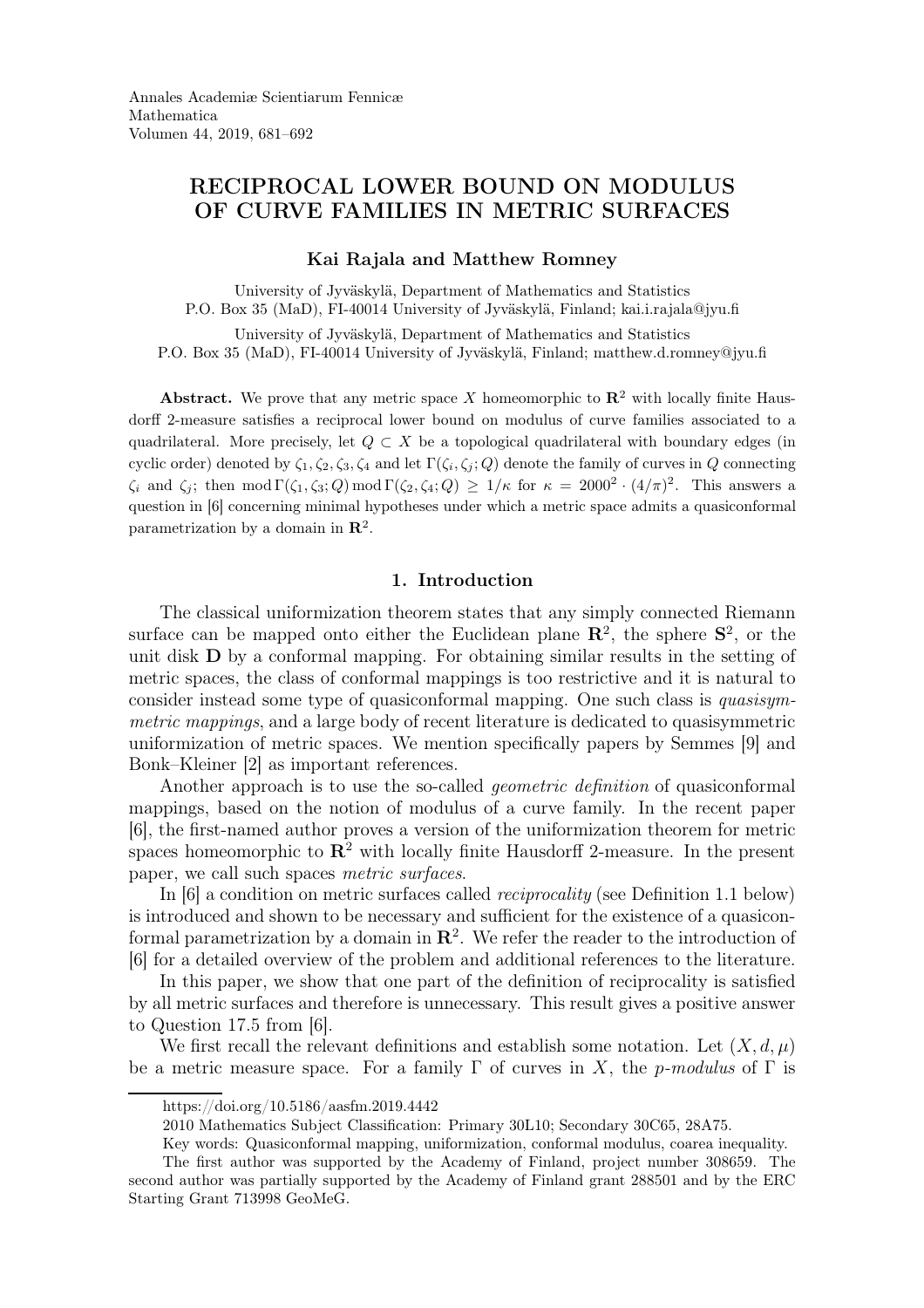defined as

$$
\operatorname{mod}_p \Gamma = \inf \int_X \rho^p \, d\mu,
$$

where the infimum is taken over all Borel functions  $\rho: X \to [0, \infty]$  with the property that  $\int_{\gamma} \rho ds \ge 1$  for all locally rectifiable curves  $\gamma \in \Gamma$ . Such a function  $\rho$  is called ad*missible.* If the exponent p is understood, a homeomorphism  $f : (X, d, \mu) \to (Y, d', \nu)$ between metric measure spaces is *quasiconformal* if there exists  $K \geq 1$  such that

 $K^{-1} \operatorname{mod}_p \Gamma \leq \operatorname{mod}_p f(\Gamma) \leq K \operatorname{mod}_p \Gamma$ 

for all curve families  $\Gamma$  in X. In this paper, we always take  $p = 2$  and assume that a metric space  $(X, d)$  is equipped with the Hausdorff 2-measure  $\mathcal{H}^2$ , and we write mod Γ in place of mod<sub>2</sub> Γ.

Throughout this paper, we assume that  $(X, d)$  is a metric surface as defined above. A quadrilateral in X is a subset  $Q \subset X$  homeomorphic to  $[0, 1]^2$  with four designated non-overlapping boundary arcs, denoted in cyclic order by  $\zeta_1$ ,  $\zeta_2$ ,  $\zeta_3$ ,  $\zeta_4$ , which are the images of  $[0,1] \times \{0\}$ ,  $\{1\} \times [0,1]$ ,  $[0,1] \times \{1\}$  and  $\{0\} \times [0,1]$ , respectively, under the parametrizing homeomorphism from  $[0,1]^2$ . We write  $\Gamma_1(Q)$  to denote the family  $\Gamma(\zeta_1, \zeta_3; Q)$  of curves in Q connecting  $\zeta_1$  and  $\zeta_3$ , and  $\Gamma_2(Q)$  to denote the family  $\Gamma(\zeta_2, \zeta_4; Q)$  of curves in Q connecting  $\zeta_2$  and  $\zeta_4$ . More generally, for disjoint closed sets E, F contained in the set  $G \subset X$ , the notation  $\Gamma(E, F; G)$  is used to denote the family of curves in  $G$  which intersect both  $E$  and  $F$ .

**Definition 1.1.** The metric surface  $(X, d)$  is *reciprocal* if there exists  $\kappa \geq 1$  such that for all quadrilaterals  $Q$  in  $X$ ,

(1) 
$$
\mod \Gamma_1(Q) \mod \Gamma_2(Q) \leq \kappa
$$

and

(2) 
$$
\operatorname{mod} \Gamma_1(Q) \operatorname{mod} \Gamma_2(Q) \ge 1/\kappa,
$$

and for all  $x \in X$  and  $R > 0$  such that  $X \setminus B(x, R) \neq \emptyset$ ,

(3) 
$$
\lim_{r \to 0} \text{mod }\Gamma(B(x,r), X \setminus B(x,R); B(x,R)) = 0.
$$

We then have the following result.

**Theorem 1.2.** [6, Thm. 1.4] There exists a domain  $\Omega \subset \mathbb{R}^2$  and a quasiconformal mapping  $f: (X, d) \to \Omega$  if and only if X is reciprocal.

The necessity of each condition in Definition 1.1 is immediate; standard computations show that  $\mathbb{R}^2$  is reciprocal. The actual content of Theorem 1.2 is that these conditions are sufficient to construct "by hand" a mapping that can then be shown to be quasiconformal. However, the question of whether a weaker set of assumptions might still be sufficient to construct such a quasiconformal mapping is not fully settled in [6].

It is not difficult to construct examples of metric surfaces for which conditions (1) and (3) fail. For instance, the quotient space  $\mathbb{R}^2/\sim$ , where  $x \sim y$  if  $x = y$  or if both  $x$  and  $y$  belong to the closed unit disc, has a natural metric for which both conditions fail. On the other hand, it was conjectured in [6] (Question 17.5) that in fact condition (2) holds for all  $(X, d)$ . The main result of this paper shows that this is indeed the case.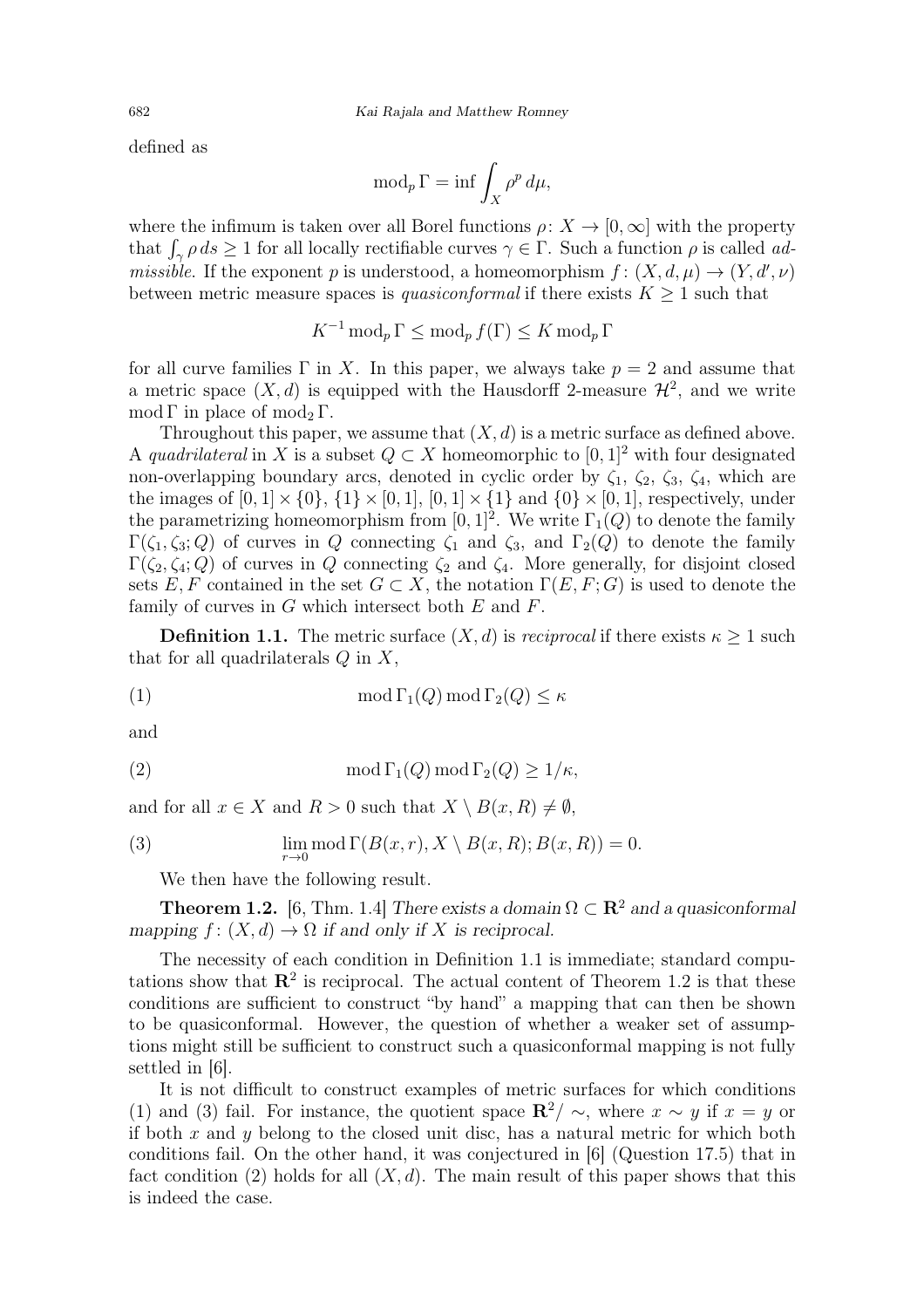**Theorem 1.3.** Let  $(X, d)$  be a metric space homeomorphic to  $\mathbb{R}^2$  with locally finite Hausdorff 2-measure. There exists a constant  $\kappa \geq 1$ , independent of X, such that mod  $\Gamma_1(Q)$  mod  $\Gamma_2(Q) \geq 1/\kappa$  for all quadrilaterals  $Q \subset X$ .

As a consequence of Theorem 1.3, condition (2) in Definition 1.1 is unnecessary. Our proof as written gives a value of  $\kappa = 2000^2 \cdot (4/\pi)^2$ , though optimizing each step would improve this to  $\kappa = 216^2 \cdot (4/\pi)^2$ . It is a corollary of Theorem 1.5 in  $[6]$ , as improved in [7], that if X is reciprocal (and hence X admits a quasiconformal parametrization), then Theorem 1.3 holds with  $\kappa = (4/\pi)^2$ . For this reason, it is natural to conjecture that the best possible  $\kappa$  for the general case is also  $(4/\pi)^2$ , though our techniques fall far short of this.

In Proposition 15.8 of [6], Theorem 1.3 (with a larger value of  $\kappa$ ) is proved under the assumption that X satisfies the mass upper bound  $\mathcal{H}^2(B(x,r)) \leq Cr^2$  for some  $C > 0$  independent of x and r. Our proof follows a similar outline; the difficulty is to avoid using the upper bound.

The basic approach is to construct an "energy-minimizing" or "harmonic" function  $u: Q \to [0, \infty)$  which satisfies the boundary constraints  $u|\zeta_1 = 0$  and  $u|\zeta_3 = 1$ . Working only from the assumptions at hand, one can establish relevant properties of u. The main property needed to prove Theorem 1.3 is that a version of the coarea inequality holds for  $u$ . For the case when  $X$  satisfies the mass upper bound  $\mathcal{H}^2(B(x,r)) \leq Cr^2$ , this is found in Proposition 15.7 of [6]. The coarea inequality implies that, from the level sets of  $u$ , one may extract a large family of rectifiable curves contained in  $\Gamma_2(Q)$ . Since u is defined by means of the curve family  $\Gamma_1(Q)$ , this provides the necessary link between  $\Gamma_1(Q)$  and  $\Gamma_2(Q)$ . Roughly speaking, if there are few curves in  $\Gamma_1(Q)$ , as quantified by modulus, then these corresponding curves in  $\Gamma_2(Q)$  must be short, which implies that the modulus of  $\Gamma_2(Q)$  is large.

The organization of the paper is the following. Section 2 contains some basic notation and background, including an overview of the construction of the harmonic function u described in the previous paragraph. In Section 3, we prove several properties of the level sets of  $u$  which are required for the proof of Theorem 1.3. This section expands on the material present in Section 4 of [6]. Section 4 contains the main technical portion of our paper, the coarea inequality for  $u$  described previously valid for all metric surfaces, as well as the proof of Theorem 1.3. Section 5 contains a final auxiliary result, namely that the harmonic function  $u$  is continuous in general. The continuity of u had previously been proved as Theorem 5.1. of [6] using the reciprocality conditions (2) and (3).

#### 2. Preliminaries

In this section, we give a review of notation and auxiliary results from [6] that will be needed. For the remainder of this paper, we let  $X$  be a metric surface and Q denote a fixed quadrilateral in X. We write  $\Gamma_1$  for  $\Gamma_1(Q)$ . We assume throughout this paper that all curves are non-constant.

For  $k \in \{1,2\}$  and  $\varepsilon > 0$ , the k-dimensional Hausdorff  $\varepsilon$ -content of a set  $E \subset X$ , denoted by  $\mathcal{H}_{\varepsilon}^{k}(E)$ , is defined as

$$
\mathcal{H}_{\varepsilon}^{k}(E) = \inf \left\{ \sum a_{k} \operatorname{diam}(A_{j})^{k} : E \subset \bigcup_{j=1}^{\infty} A_{j}, \, \operatorname{diam} A_{j} < \varepsilon \right\},\,
$$

with normalizing constants  $a_1 = 1$  and  $a_2 = \pi/4$ . The Hausdorff k-measure of E is defined as  $\mathcal{H}^k(E) = \lim_{\varepsilon \to 0} \mathcal{H}^k_{\varepsilon}(E)$ .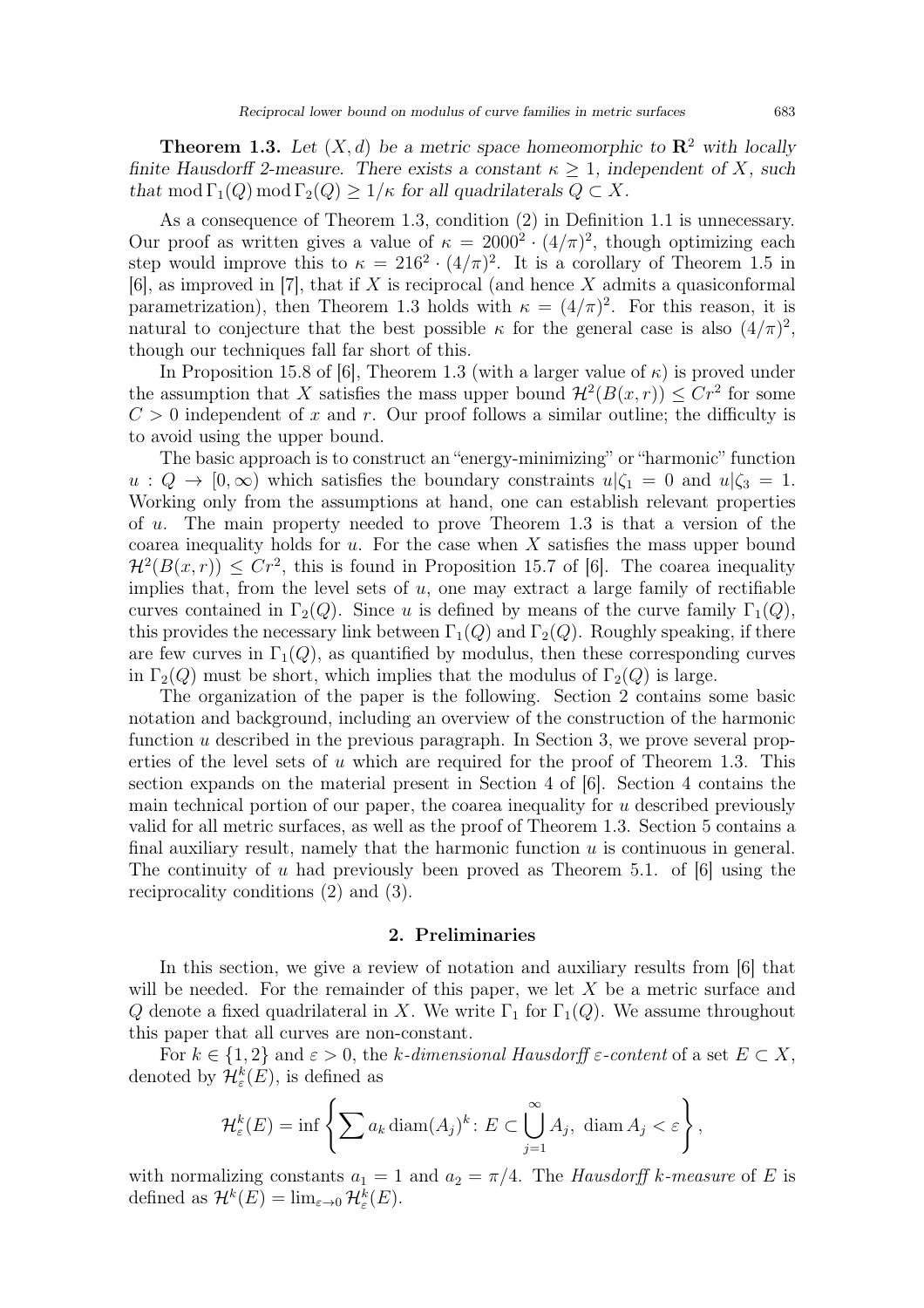#### 684 Kai Rajala and Matthew Romney

We proceed with an overview of the construction of the harmonic function  $u$ corresponding to the curve family  $\Gamma_1$ , as given in Section 4 of [6]. By a standard argument using Mazur's lemma, there exists a sequence of admissible functions  $(\rho_k)$ for  $\Gamma_1$  that converges strongly in  $L^2$  to a function  $\rho \in L^2(Q)$  satisfying  $\int_Q \rho^2 d\mathcal{H}^2 =$ mod  $\Gamma_1$ . By Fuglede's lemma,

(4) 
$$
\int_{\gamma} \rho_k ds \to \int_{\gamma} \rho ds < \infty
$$

for all curves  $\gamma$  in Q except for a family of modulus zero. In particular, this implies that  $\rho$  is weakly admissible for  $\Gamma_1$  (that is, admissible after removing from  $\Gamma_1$  a subfamily of modulus zero). We extend the definition of  $\rho$  to the entire space X by setting  $\rho(x) = 0$  for all  $x \in X \setminus Q$ .

Let  $\Gamma_0$  be the family of curves in Q with a subcurve on which (4) does not hold. Note that mod  $\Gamma_0 = 0$ . We define the function u as follows. Let  $x \in Q$ . If there exists a curve  $\gamma \in \Gamma_1 \setminus \Gamma_0$  whose image contains x, then define

(5) 
$$
u(x) = \inf \int_{\gamma_x} \rho \, ds,
$$

where the infimum is taken over all such curves  $\gamma$  and over all subcurves  $\gamma_x$  of  $\gamma$ joining  $\zeta_1$  and x. Otherwise, define  $u(x)$  by

$$
u(x) = \liminf_{y \in E, y \to x} u(y),
$$

where E is the set of those  $y \in Q$  such that  $u(y)$  is defined by (5). Lemma 4.1 of [6] shows that  $u$  is well-defined in  $Q$ .

We recall Lemma 4.3 of [6], which states that  $\rho$  is a weak upper gradient of u. More precisely,

(6) 
$$
|u(x) - u(y)| \leq \int_{\gamma} \rho \, ds
$$

for all curves  $\gamma$  in Q with  $\gamma \notin \Gamma_0$ . In particular, u is absolutely continuous along any curve  $\gamma \notin \Gamma_0$ . We also recall Lemma 4.5 of [6], where it is shown that  $0 \le u(x) \le 1$ for all  $x \in Q$ . It follows from (5) that if  $x \in \zeta_3$  lies in the image of a curve  $\gamma \in \Gamma_1 \backslash \Gamma_0$ , then  $u(x) \geq 1$  and thus  $u(x) = 1$ .

As final points of notation, for a set  $A \subset Q$ , let  $\operatorname{osc}_A u = \sup_{x,y \in A} |u(x) - u(y)|$ . Let  $|\gamma|$  denote the image of the curve  $\gamma$  in Q.

To study the harmonic function  $u$ , there are three auxiliary results which are employed repeatedly in [6] and which we state here for easy reference. The first concerns the existence of rectifiable curves and can be found as Proposition 15.1 of [8].

**Proposition 2.1.** Let  $x, y \in X$  be given,  $x \neq y$ . Suppose that  $E \subset X$  is a continuum with  $\mathcal{H}^1(E) < \infty$  and  $x, y \in E$ . Then there is an  $L > 0$ ,  $L \leq \mathcal{H}^1(E)$ , and an injective 1-Lipschitz mapping  $\gamma: [0, L] \to X$  such that  $\gamma(t) \in E$  for all t,  $\gamma(0) = x$ ,  $\gamma(L) = y$  and  $\mathcal{H}^1(\gamma(F)) = \mathcal{H}^1(F)$  for all measurable sets  $F \subset [0, L]$ .

The next is the standard coarea inequality for Lipschitz functions on metric spaces, found in [1, Proposition 3.1.5].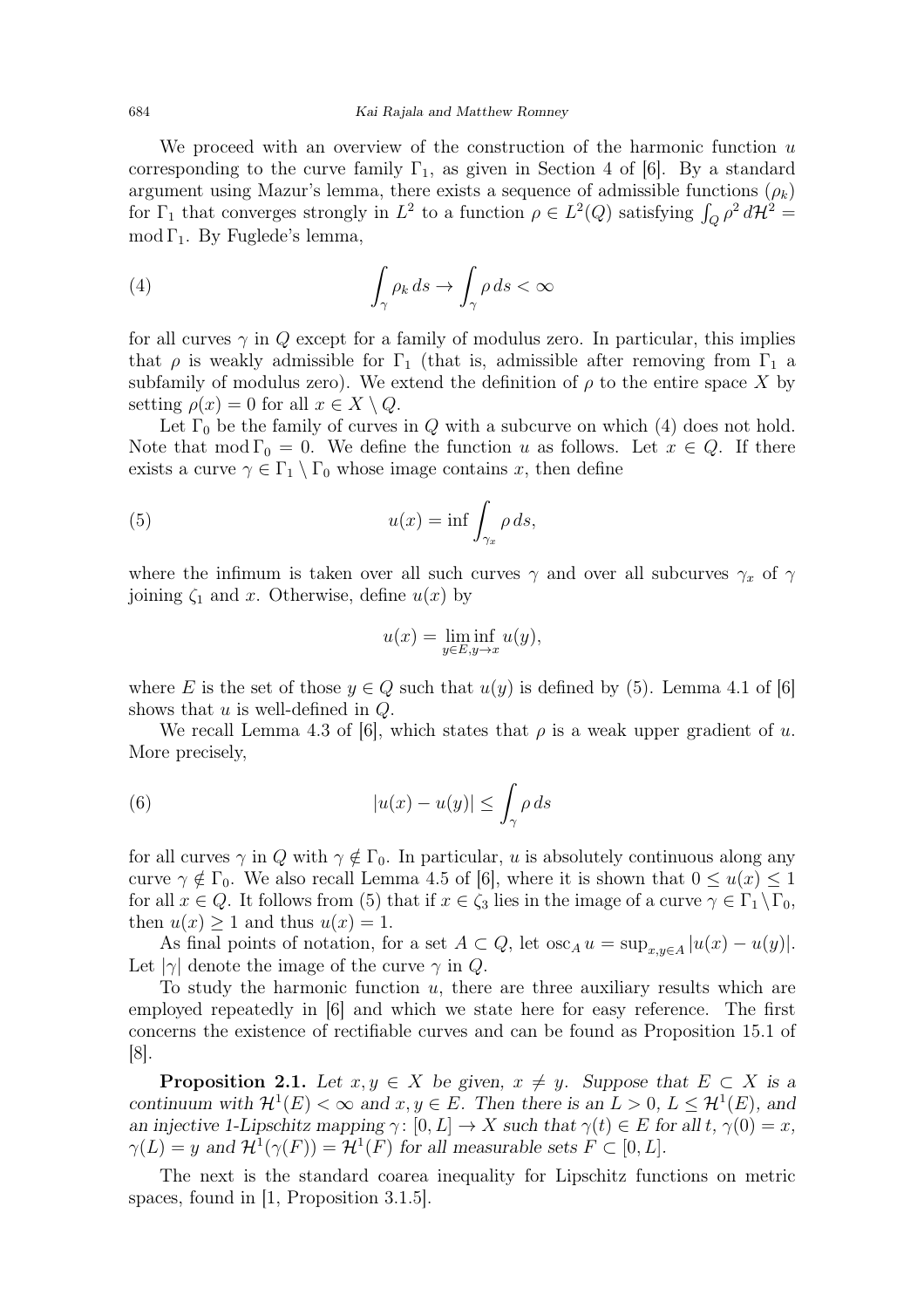**Proposition 2.2.** (Coarea inequality) Let  $A \subset X$  be Borel measurable. If  $m: X \to \mathbf{R}$  is L-Lipschitz and  $q: A \to [0, \infty]$  is Borel measurable, then

$$
\int_{\mathbf{R}} \int_{A \cap m^{-1}(t)} g(s) d\mathcal{H}^1(s) dt \le \frac{4L}{\pi} \int_A g(x) d\mathcal{H}^2(x).
$$

We also need a topological lemma, cf. [5, IV Theorem 26].

**Lemma 2.3.** Let  $A, B \subset Q$  be non-empty sets, and let  $K \subset Q$  be a compact set such that A and B belong to different components of  $Q \setminus K$ . Then there is a continuum  $F \subset K$  such that A and B belong to different components of  $Q \setminus F$ . Moreover, if  $\mathcal{H}^1(K) < \infty$  and the component of  $Q \setminus K$  containing A is contained in the interior of  $Q$ , then  $F$  may be taken to be the image of an injective Lipschitz mapping  $\gamma : \mathbf{S}^1 \to K$ .

#### 3. Level sets of u

In this section, we prove a number of topological properties for the level sets of the harmonic function  $u$ , or, more precisely, for the closure of these level sets. This section can be viewed as an extension of Section 4 in [6], which also studies those properties of u which can be proved without any use of the reciprocality conditions.

The primary technical difficulty we must deal with is that, without assuming the reciprocality conditions, we do not know a *priori* that the function  $u$  is continuous. However, it is shown in Lemma 4.6 of  $[6]$  that u satisfies a maximum and a minimum principle. To state it, we use the following notation. For an open set  $\Omega \subset X$ , or a relatively open set  $\Omega \subset Q$ , let

$$
\partial_*\Omega = (\partial \Omega \cap Q) \cup (\overline{\Omega} \cap (\zeta_1 \cup \zeta_3)).
$$

Then we have the following.

**Lemma 3.1.** (Maximum principle) Let  $\Omega \subset X$  be open. Then  $\sup_{x \in \Omega \cap Q} u(x) \leq$  $\sup_{y \in \partial_{\ast} \Omega} u(y)$  and  $\inf_{x \in \Omega \cap Q} u(x) \geq \inf_{y \in \partial_{\ast} \Omega} u(y)$ .

Lemma 3.1 allows us to establish topological properties for the closures of sets of the form  $u^{-1}([s,t])$ .

**Proposition 3.2.** For all  $s, t \in [0, 1], s \leq t$ , the set  $u^{-1}([s, t])$  is connected and intersects both  $\zeta_2$  and  $\zeta_4$ .

Proof. Let  $E = u^{-1}([s,t])$ . To prove the first claim, suppose that E is not connected. Then there is an open set  $U \subset X$  such that

(7) 
$$
U \cap E \neq \emptyset, \quad (Q \setminus U) \cap E \neq \emptyset, \quad \partial U \cap E = \emptyset.
$$

Let  $E_1 = U \cap E$  and  $E_2 = (Q \setminus U) \cap E$ . By passing to a subset if needed, we may assume that  $E_1$  and  $E_2$  are each contained within a single component of U and  $Q\setminus\overline{U}$ , respectively. We fix  $\varepsilon > 0$  such that  $dist(\partial U, E) > \varepsilon$ . By Proposition 2.2 applied to  $h(x) = \text{dist}(\partial U, x)$ , there is  $0 < p < \varepsilon$  such that  $\mathcal{H}^1(h^{-1}(p)) < \infty$  and every rectifiable curve  $\gamma$  for which  $|\gamma| \subset h^{-1}(p)$  lies outside the exceptional set  $\Gamma_0$ . By (7) and our choice of p, the sets  $E_1$  and  $E_2$  belong to different components of  $Q \setminus h^{-1}(p)$ . Lemma 2.3 then shows that  $h^{-1}(p)$  has a connected subset  $F \subset Q$  such that  $E_1$  and  $E_2$  belong to different components of  $Q \setminus F$ . Notice that, for every rectifiable curve  $\gamma$  with  $|\gamma| \subset F$ ,  $u||\gamma|$  is continuous and either  $u(x) < s$  or  $u(x) > t$  for all  $x \in |\gamma|$ . We divide the rest of the proof into cases.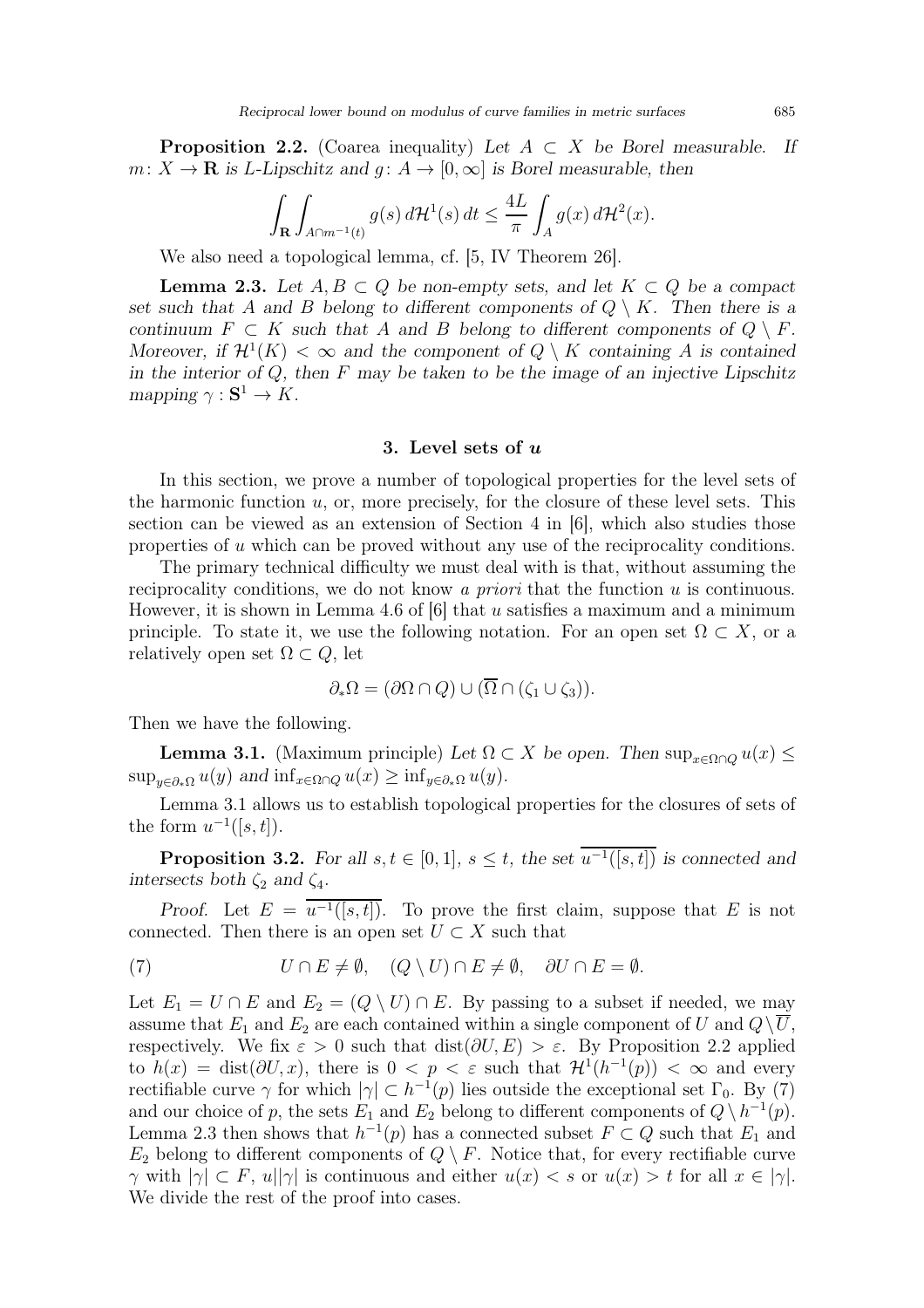Case 1. Suppose there is an open set  $G \subset X$  such that  $\partial G \subset F$  and  $E_i \subset G$ for  $j = 1$  or  $j = 2$ . By Lemma 3.1 there are  $x_0, x_1 \in G$  such that  $u(x_0) \leq s$  and  $u(x_1) \geq t$ . Moreover, by Proposition 2.1 there is a rectifiable curve  $\gamma$  joining  $x_0$  and  $x_1$  in F. Since  $u||\gamma|$  is continuous, we conclude that  $u(x) \in E$  for some  $x \in |\gamma|$ . This is a contradiction, since  $E \cap F = \emptyset$ .

Suppose next that the set  $G$  in Case 1 does not exist. We then find a subcontinuum F' of F with the following properties:  $F' \cap \partial Q$  consists of two distinct points  $x_0$  and  $x_1$ , and  $E_1$  and  $E_2$  belong to different components, say  $\Omega_1$  and  $\Omega_2$ , of  $X \setminus (\partial Q \cup F')$ . By Proposition 2.1 we may moreover assume that  $F' = |\gamma|$ , where  $\gamma : [0, 1] \to Q$  is simple and rectifiable, and  $\gamma(0) = x_0, \gamma(1) = x_1$ .

Case 2. Suppose that both  $x_0$  and  $x_1$  belong to  $\zeta_j$  for some  $j = 1, \ldots, 4$ . Then  $\partial\Omega_k \subset |\gamma| \cup \zeta_j$  for  $k=1$  or  $k=2$ . As in Case 1, Lemma 3.1 and the continuity of  $u||\gamma|$  show that there exists  $x \in |\gamma|$  such that  $u(x) \in [s, t]$ . This contradicts the construction of  $\gamma$ . A similar argument can be applied when  $x_0 \in \zeta_i$  and  $x_1 \in \zeta_j$ , where either  $i \in \{1,3\}$  and  $j \in \{2,4\}$ , or  $j \in \{1,3\}$  and  $i \in \{2,4\}$ .

Case 3. Suppose that  $x_0 \in \zeta_1$  and  $x_1 \in \zeta_3$ . Then, since  $\gamma \notin \Gamma_0$ , the construction of u shows that  $u||\gamma|$  takes all values between 0 and 1. In particular,  $u(x) \in [s, t]$ for some  $x \in |\gamma|$ . This contradicts the fact that  $|\gamma| \cap E = \emptyset$ . The argument remains valid if the roles of  $x_0$  and  $x_1$  are reversed.

Case 4. Suppose that  $x_0 \in \zeta_2$  and  $x_1 \in \zeta_4$ . Without loss of generality, we may assume that  $\Omega_1$  is the component containing  $\zeta_1$ . It then follows from Lemma 3.1 that  $u(x) \geq s$  for some  $x \in |\gamma|$ . Moreover, since  $u||\gamma|$  is continuous and  $|\gamma| \cap E = \emptyset$ , it follows that in fact  $u(x) > t$  for every  $x \in |\gamma|$ . Similarly, applying Lemma 3.1 to  $\Omega_2$  shows that  $u(x) < s$  for every  $x \in |\gamma|$ . This is a contradiction. The argument remains valid if the roles of  $x_0$  and  $x_1$  are reversed.

We conclude that the set  $E$  is connected. It remains to show that  $E$  intersects both  $\zeta_2$  and  $\zeta_4$ . Suppose towards contradiction that this is not the case. We may assume without loss of generality that E does not intersect  $\zeta_4$ . Proposition 2.2 applied to  $g(x) = \text{dist}(\zeta_4, x)$  shows that there exists a small  $p > 0$  such that  $\mathcal{H}^1(g^{-1}(p)) < \infty$ . Moreover, by Lemma 2.3 there is a continuum  $F \subset g^{-1}(p)$  joining  $\zeta_1$  and  $\zeta_3$  in  $Q \setminus E$ . Proposition 2.1 gives a simple curve  $\gamma$  such that  $|\gamma| \subset F$  also joins  $\zeta_1$  and  $\zeta_3$ . As before, we may assume that  $\gamma \notin \Gamma_0$  so that  $u||\gamma|$  takes all values between 0 and 1. This is a contradiction since  $|\gamma| \cap E = \emptyset$ . The proof is complete.

Next, we give a generalization of Lemma 15.6 in [6], with a corrected constant. The proof is essentially the same as the corresponding proof in [6].

**Lemma 3.3.** Let  $x \in Q$  and  $r \in (0, r_0)$ , where  $r_0 = \min{\{\text{diam }\zeta_1, \text{diam }\zeta_3\}}/4$ . Then

(8) 
$$
r\mathcal{H}^1(u(B(x,r)\cap Q))\leq \frac{4}{\pi}\int_{B(x,2r)}\rho\,d\mathcal{H}^2.
$$

Moreover, if  $U(x, r)$  is the x-component of  $B(x, r) \cap Q$ , then

(9) 
$$
r \underset{U(x,r)}{\mathrm{osc}} u \leq \frac{4}{\pi} \int_{B(x,2r)} \rho \, d\mathcal{H}^2.
$$

Proof. By applying Proposition 2.2 to the function  $d(\cdot, x)$  and arguing as in the first paragraph of the proof of Proposition 3.2, we see that for almost every  $s \in (r, 2r)$ ,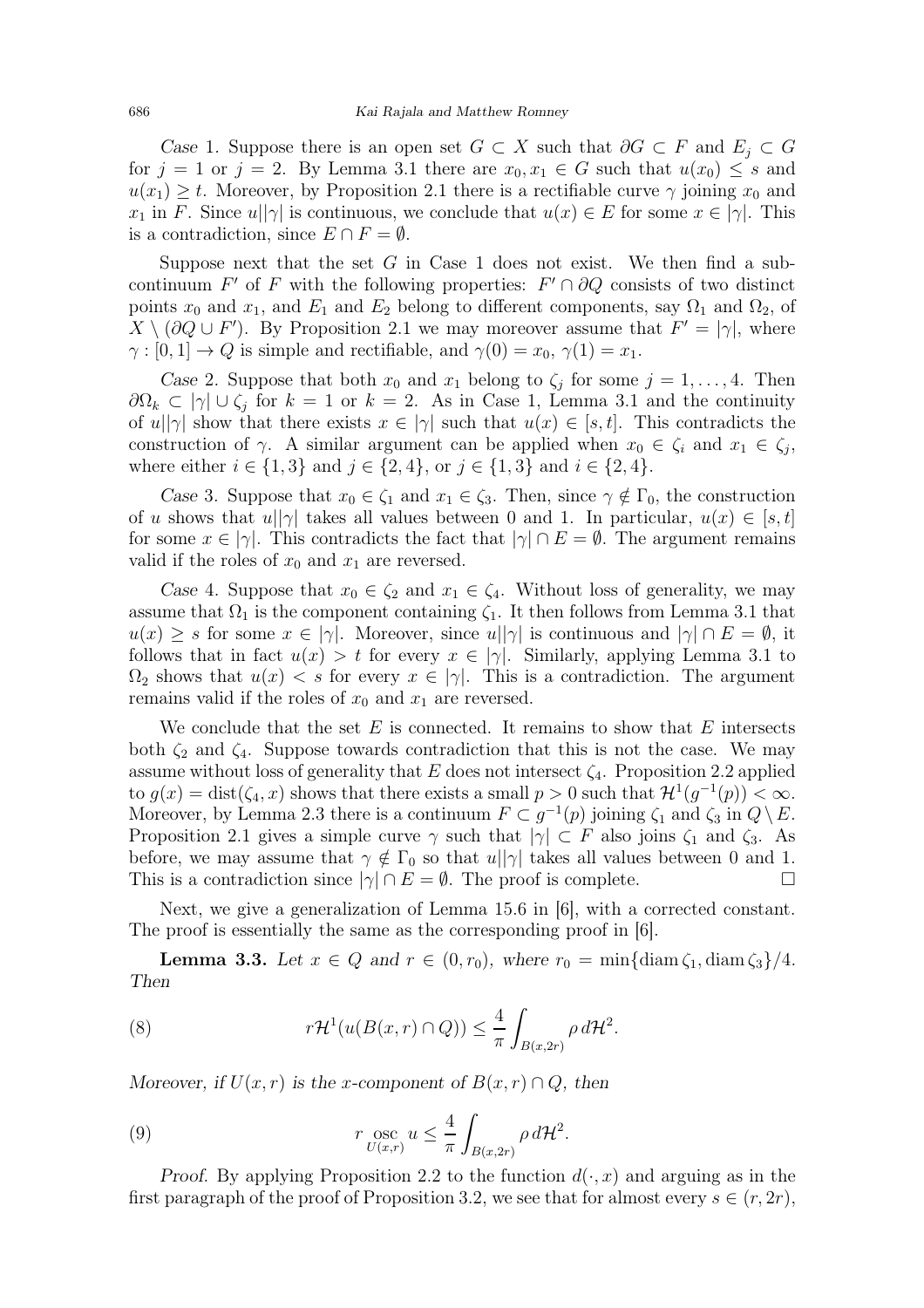the sphere  $S(x, s)$  satisfies  $\mathcal{H}^1(S(x, s)) < \infty$  and has the property that  $\eta \notin \Gamma_0$  for every curve  $\eta$  with  $|\eta| \subset S(x, s) \cap Q$ . Fix such an  $s \in (r, 2r)$ .

Then  $B(x, s) \cap Q$  consists of countably many relatively open components  $V_j$ . By Lemma 2.3, for such a component  $V_j$  there is a simple curve  $\gamma_j$  with  $|\gamma_j| \subset S(x,s)$ that separates Q into the relative components  $U_j$  and  $Q \setminus U_j$ , where  $V_j \subset U_j$ . Observe that either  $\gamma_j$  is a closed curve, or the two endpoints of  $\gamma_j$  are contained in  $\partial Q$ .

Since  $B(x,r) \cap Q \subset \bigcup_j U_j$ , we have

$$
\mathcal{H}^1(u(B(x,r)\cap Q)) \le \sum_j \text{diam } u(U_j).
$$

By the maximum principle Lemma 3.1, we have

$$
\operatorname{diam} u(U_j) \le \sup_{y,z \in \partial_* U_j} |u(y) - u(z)|.
$$

By our assumption that  $r \leq \min\{\text{diam }\zeta_1,\text{diam }\zeta_3\}/4$ , it follows that if  $\zeta_1 \cap \partial_* U_j \neq \emptyset$ , then there exists a point  $z_1 \in |\gamma_j| \cap \zeta_1$ . Indeed, if  $y \in \zeta_1 \cap \partial_* U_j$ , then  $d(y, x) \leq 2r$ . But by assumption, there exists  $z \in \zeta_1$  such that  $d(y, z) > 4r$ . The triangle inequality gives  $d(z, x) > 2r$ , and in particular  $z \notin U_j$ . Since  $\gamma_j$  separates Q, we conclude there is a point  $z_1 \in |\gamma_j| \cap \zeta_1$ . In this case it follows that  $0 = \inf_{z \in \partial_* U_j} u(z) = u(z_1) =$  $\min_{z \in |\gamma_j|} u(z)$ . On the other hand, if  $\zeta_1 \cap \partial_* U_j = \emptyset$ , then by Lemma 3.1 we again have  $\inf_{z \in \partial_* U_j} u(z) = \min_{z \in |\gamma_j|} u(z).$ 

The same argument shows that if  $\zeta_3 \cap \partial_* U_j \neq \emptyset$ , then there exists  $y_1 \in |\gamma_j| \cap \zeta_3$ such that  $1 = \sup_{y \in \partial_* U_j} u(y) = u(y_1) = \max_{y \in \gamma_j} u(y)$ . In general, we likewise have  $\sup_{y \in \partial_* U_j} u(y) = \max_{y \in |\gamma_j|} u(y)$ . This establishes the equality

$$
\sup_{y,z \in \partial_* U_j} |u(y) - u(z)| = \max_{y,z \in |\gamma_j|} |u(y) - u(z)|.
$$

By the upper gradient inequality (6),

$$
\max_{y,z\in|\gamma_j|}|u(y)-u(z)|\leq \int_{\gamma_j}\rho\,d\mathcal{H}^1.
$$

Finally, combining the estimates gives

$$
\mathcal{H}^1(u(B(x,r)\cap Q)) \le \sum_j \text{diam } u(U_j) \le \sum_j \int_{\gamma_j} \rho \, d\mathcal{H}^1 \le \int_{S(x,s)} \rho \, d\mathcal{H}^1.
$$

Observe that this estimate is the same independent of our choice of s. Inequality (8) then follows from integrating over s from r to  $2r$  and applying Proposition 2.2.

The same argument also verifies inequality (9), since for each choice of  $s \in (r, 2r)$ it holds that  $\operatorname{osc}_{U(x,r)} u = \operatorname{diam} u(U(x,r)) \leq \sum_j \operatorname{diam} u(U_j).$ 

Without assuming the reciprocality conditions, it is not clear that the function u is continuous. Nevertheless, Lemma 3.3 implies a certain amount of continuity for u, as we show in the following corollary.

**Corollary 3.4.** The function u is continuous at  $\mathcal{H}^2$ -almost every  $x \in Q$ .

Proof. Inequality (9) implies that

$$
\limsup_{r \to 0} \operatorname*{osc}_{U(x,r)} u \le \limsup_{r \to 0} \frac{4r}{\pi} \cdot \frac{1}{r^2} \int_{B(x,2r)} \rho \, d\mathcal{H}^2
$$

for all  $x \in Q \setminus \partial Q$ . Here,  $U(x, r)$  is as in Lemma 3.3. From basic properties of pointwise densities of measures (see [3, Sec. 2.10.19(3)]), the integrability of  $\rho$  and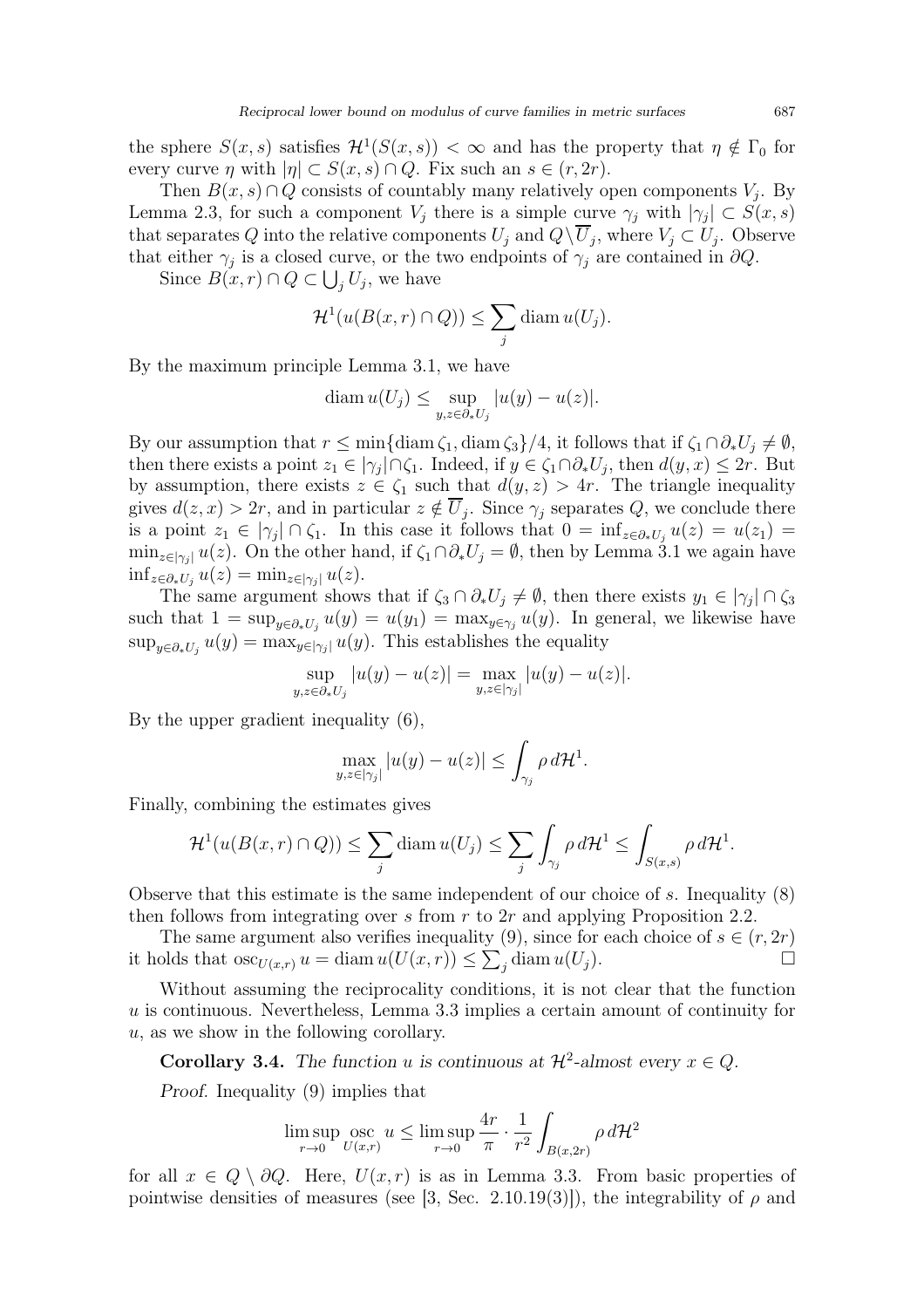local finiteness of  $\mathcal{H}^2$  imply that

$$
\limsup_{r \to 0} \frac{1}{r^2} \int_{B(x, 2r)} \rho \, d\mathcal{H}^2 < \infty
$$

for  $\mathcal{H}^2$ -almost every  $x \in Q$ . The result follows by combining the estimates.

#### 4. Reciprocal lower bound

This section is devoted to a proof of Theorem 1.3. We first state and prove the coarea inequality mentioned above which constitutes the main technical contribution of this paper. This corresponds to Proposition 15.7 in [6], where a similar result is proved under the assumption that X has the mass upper bound  $\mathcal{H}^2(B(x,r)) \leq$  $Cr<sup>2</sup>$ . The proof of Proposition 4.1, like Proposition 15.7 in [6], is based on standard arguments such as that in [1, Prop. 3.1.5].

**Proposition 4.1.** Let u and  $\rho$  be as above. For all Borel functions  $q: Q \rightarrow$  $[0, \infty],$ 

$$
\int_{[0,1]}^* \int_{\overline{u^{-1}(t)}} g \, d\mathcal{H}^1 \, dt \le 2000 \int_Q g \rho \, d\mathcal{H}^2.
$$

Here  $\int_A^* a(t) dt$  is the upper Lebesgue integral of a over A (see [3, Sec. 2.4.2]).

Proof. It suffices to consider the case where  $g$  is a characteristic function, that is,  $g = \chi_E$  for some Borel set  $E \subset Q$ . Moreover, we may assume that E is open in Q. Indeed, for a Borel set E we find open sets  $U_j \supset E$ ,  $U_{j+1} \subset U_j$ , such that  $\mathcal{H}^2(U_j) \to \mathcal{H}^2(E)$ . Assuming the proposition for  $g = \chi_{U_j}$ , we have

$$
\int_{[0,1]}^* \int_{\overline{u^{-1}(t)}} \chi_E \, d\mathcal{H}^1 \, dt \le \int_{[0,1]}^* \int_{\overline{u^{-1}(t)}} \chi_{U_j} \, d\mathcal{H}^1 \, dt \le 2000 \int_Q \chi_{U_j} \rho \, d\mathcal{H}^2
$$

$$
\longrightarrow 2000 \int_Q \chi_E \rho \, d\mathcal{H}^2.
$$

So we want to show that

(10) 
$$
\int_{[0,1]}^{*} H^1(\overline{u^{-1}(t)} \cap E) dt \le 2000 \int_{E} \rho d\mathcal{H}^2
$$

whenever  $E$  is open in  $Q$ . The proof is divided into two steps, the first dealing with the subset of "good" points of  $E$  and the second dealing with the subset of "bad" points. Throughout this proof, all metric balls are considered as subsets of Q.

Step 1. Consider the set

$$
G = \left\{ x \in E : \forall \varepsilon > 0, \exists r < \varepsilon, \int_{B(x,10r)} \rho \, d\mathcal{H}^2 \le 200 \int_{B(x,r)} \rho \, d\mathcal{H}^2 \right\}.
$$

Fix  $\varepsilon > 0$ . We apply the basic covering theorem ([4, Thm. 1.2]) to choose a countable collection of pairwise disjoint balls  $B_j = B(x_j, r_j)$  such that  $x_j \in G$  and  $10r_j \leq \min\{\varepsilon, d(x_j, Q \setminus E)\}\$ for each j, the collection  $\{5B_j\}$  covers G, and

$$
\int_{10B_j} \rho \, d\mathcal{H}^2 \le 200 \int_{B_j} \rho \, d\mathcal{H}^2
$$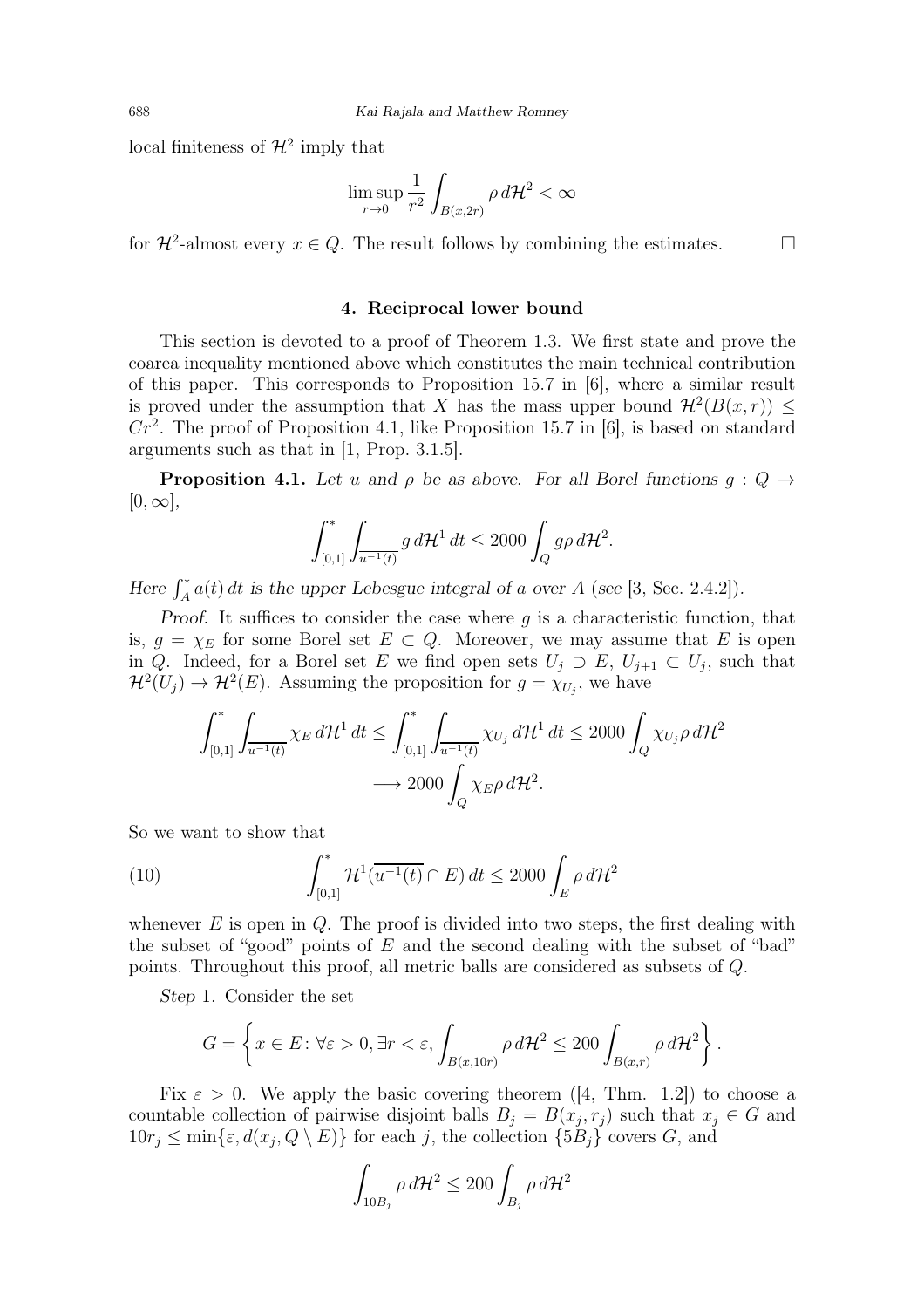for each j. We also require that  $20r_j < \min{\{\operatorname{diam}\zeta_1, \operatorname{diam}\zeta_3\}}$  for our application of Lemma 3.3. We have

$$
\sum_{j} \int_{10B_j} \rho \, d\mathcal{H}^2 \le \sum_{j} 200 \int_{B_j} \rho \, d\mathcal{H}^2 \le 200 \int_{E} \rho \, d\mathcal{H}^2,
$$

where the last inequality follows since by our choice the balls  $B_j$  are pairwise disjoint subsets of the open set E. For each j fix a measurable set  $A_i \supset u(5B_i)$  such that  $\mathcal{H}^1(A_j) = \mathcal{H}^1(u(5B_j))$ . Moreover, define  $g_{\varepsilon}: [0,1] \to \mathbf{R}$  by

$$
g_{\varepsilon}(t) = \sum_j r_j \chi_{A_j}(t).
$$

Integrating and applying Lemma 3.3 gives

$$
\int_0^1 g_{\varepsilon}(t) dt = \sum_j r_j \mathcal{H}^1(u(5B_j)) \leq \frac{4}{\pi} \sum_j \int_{10B_j} \rho d\mathcal{H}^2.
$$

We observe that if  $x \in u^{-1}(t) \cap G$  for a given  $t \in [0,1]$ , with  $j_x$  such that  $x \in 5B_{j_x}$ , then of necessity  $t \in u(5B_{j_x})$ . Hence  $\mathcal{H}^1_{\varepsilon}(u^{-1}(t) \cap G) \leq 10g_{\varepsilon}(t)$ , by the definition of Hausdorff  $\varepsilon$ -content. Letting  $\varepsilon \to 0$  and applying Fatou's lemma gives

$$
\int_{[0,1]}^* \mathcal{H}^1(\overline{u^{-1}(t)} \cap G) dt \le 10 \int_0^1 \liminf_{\varepsilon \to 0} g_{\varepsilon}(t) dt \le 10 \liminf_{\varepsilon \to 0} \int_0^1 g_{\varepsilon}(t) dt.
$$

Combining estimates, we obtain

$$
\int_{[0,1]}^* \mathcal{H}^1(\overline{u^{-1}(t)} \cap G) dt \le \frac{4 \cdot 2000}{\pi} \int_E \rho d\mathcal{H}^2.
$$

Step 2. We turn our attention next to the set  $F = E \setminus G$ . We claim that

(11) 
$$
\int_{[0,1]}^{*} \mathcal{H}^1(\overline{u^{-1}(t)} \cap F) dt = 0.
$$

By the definition of F, for all  $x \in F$  there exists  $\varepsilon_x = 10^{-k_x}$  (for some integer  $k_x \ge 1$ ) such that

$$
(12) \quad \int_{B(x,10^{-j})} \rho \, d\mathcal{H}^2 \le 200^{-1} \int_{B(x,10^{-j+1})} \rho \, d\mathcal{H}^2 \le \cdots \le 200^{-(j-k_x)} \int_{B(x,\varepsilon_x)} \rho \, d\mathcal{H}^2
$$

for all  $j \geq k_x$ . For all  $k \in \mathbb{N}$ , let  $F_k = \{x \in F : k_x \leq k\}$ . Observe that  $F = \bigcup_k F_k$ .

Now, fix  $k \in \mathbb{N}$  and let  $j \geq k$ . By definition of the (spherical) Hausdorff measure, there exists a countable collection of balls  $B_m = B(x_m, r_m)$  which cover  $F_k$ , such that  $x_m \in F_k$ ,  $r_m \leq \min\{10^{-j}, d(x_m, Q \setminus E), \text{diam }\zeta_1/4, \text{diam }\zeta_3/4\}$ , and  $\sum 4r_m^2 \leq$  $4\mathcal{H}^2(F_k)+4/j$ . For the last requirement, recall that the spherical Hausdorff 2-measure is at most 4 times the usual Hausdorff 2-measure. For each  $m$ , let  $j_m$  be the largest integer such that  $2r_m \leq 10^{-j_m}$ . Observe that  $10^{-j_m} < 20r_m \leq 20 \cdot 10^{-j}$  and hence that  $j_m \geq j-1$ .

From Lemma 3.3 and (12) we deduce

$$
r_m \mathcal{H}^1(u(B_m)) \leq \frac{4}{\pi} \int_{2B_m} \rho \, d\mathcal{H}^2 \leq \frac{4}{\pi} \int_{B(x, 10^{-j_m})} \rho \, d\mathcal{H}^2
$$
  

$$
\leq \frac{4}{\pi} \cdot \frac{1}{200} \int_{B(x, 10^{-j_m+1})} \rho \, d\mathcal{H}^2 \leq \dots \leq \frac{4}{\pi} \cdot \frac{1}{200^{j_m-k}} \int_{B(x, 10^{-k})} \rho \, d\mathcal{H}^2.
$$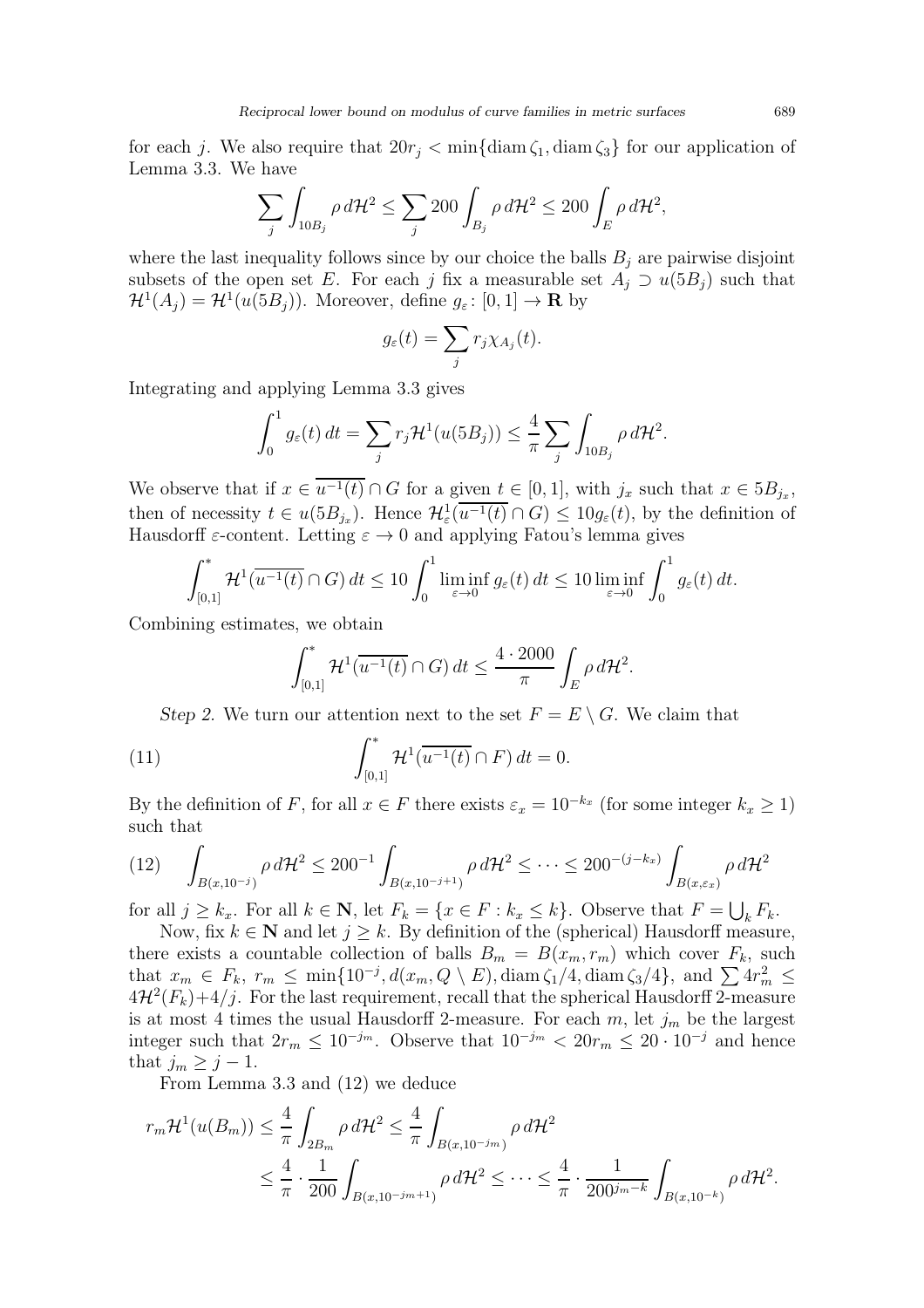In particular we have

(13) 
$$
r_m \mathcal{H}^1(u(B_m)) \leq \frac{4}{\pi} \cdot \frac{200^k}{200^{j_m}} \int_Q \rho \, d\mathcal{H}^2.
$$

Similar to the first step of the proof, for each m fix a measurable  $A_m \supset u(B_m)$ such that  $\mathcal{H}^1(A_m) = \mathcal{H}^1(u(B_m))$  and define  $g_j(t) = \sum_m r_m \chi_{A_m}(t)$ . Then, as before, the definition of  $\mathcal{H}_{1/j}^1$  gives

(14) 
$$
\mathcal{H}_{1/j}^1(\overline{u^{-1}(t)} \cap F_k) \leq 2g_j(t)
$$

for all  $t \in [0, 1]$ . Integrating gives

$$
\int_0^1 g_j(t) dt \leq \sum_m r_m \mathcal{H}^1(u(B_m)).
$$

Applying (13) and using the relationships  $1 < 20 \cdot 10^{j_m} r_m$  and  $j_m \ge j - 1$  gives

$$
\sum_{m} r_{m} \mathcal{H}^{1}(u(B_{m})) \leq \sum_{m} \frac{3200}{\pi} \cdot 200^{k} r_{m}^{2} \left(\frac{100}{200}\right)^{j_{m}} \int_{Q} \rho d\mathcal{H}^{2}
$$
  

$$
\leq \frac{3200}{\pi} \cdot 200^{k} \left(\frac{100}{200}\right)^{j} \left(\int_{Q} \rho d\mathcal{H}^{2}\right) \sum_{m} r_{m}^{2}
$$
  

$$
\leq \frac{3200}{\pi} \cdot 200^{k} \left(\frac{100}{200}\right)^{j} \left(\int_{Q} \rho d\mathcal{H}^{2}\right) \left(\mathcal{H}^{2}(F_{k}) + 1/j\right).
$$

From this we obtain

$$
\lim_{j\to\infty}\int_0^1 g_j(t)\,dt\leq \lim_{j\to\infty}\frac{3200}{\pi}\cdot 200^k\cdot 2^{-j}\left(\int_Q \rho\,d\mathcal{H}^2\right)\left(\mathcal{H}^2(F_k)+1/j\right)=0.
$$

Combining with Fatou's lemma and (14) shows that  $\mathcal{H}^1(\overline{u^{-1}(t)} \cap F_k) = 0$  for almost every t. Since this is true for all k, (11) follows.  $\square$ 

With Proposition 4.1 in hand, the proof of Theorem 1.3 is now simple.

Proof of Theorem 1.3. First, observe from Proposition 4.1 that  $\mathcal{H}^1(u^{-1}(t)) < \infty$ for almost every  $t \in [0,1]$ . Also, as shown in Proposition 3.2,  $u^{-1}(t)$  is connected for all t and connects  $\zeta_2$  and  $\zeta_4$ . By Proposition 2.1, for almost every  $t \in [0,1]$ ,  $u^{-1}(t)$ contains a simple rectifiable curve  $\gamma_t$  joining  $\zeta_2$  and  $\zeta_4$  in Q. Let  $g: Q \to [0, \infty]$  be an admissible function for  $\Gamma_2$ . Then

(15) 
$$
1 \leq \int_{\gamma_t} g ds \leq \int_{\overline{u^{-1}(t)}} g d\mathcal{H}^1
$$

for almost every  $0 \le t \le 1$ . Combining (15) with Proposition 4.1 yields

$$
1 \le \int_{[0,1]}^* \int_{\overline{u^{-1}(t)}} g \, d\mathcal{H}^1 \, dt \le \frac{4 \cdot 2000}{\pi} \int_Q g \rho \, d\mathcal{H}^2.
$$

By Hölder's inequality,

$$
\int_{Q} g \rho \, d\mathcal{H}^2 \le \left( \int_{Q} g^2 \, d\mathcal{H}^2 \right)^{1/2} \left( \int_{Q} \rho^2 \, d\mathcal{H}^2 \right)^{1/2} = \left( \int_{Q} g^2 \, d\mathcal{H}^2 \right)^{1/2} (\text{mod } \Gamma_1)^{1/2}.
$$

Infimizing over all admissible  $g$ , we obtain

$$
\frac{1}{2000^2 \cdot (4/\pi)^2} \le \text{mod } \Gamma_1 \cdot \text{mod } \Gamma_2.
$$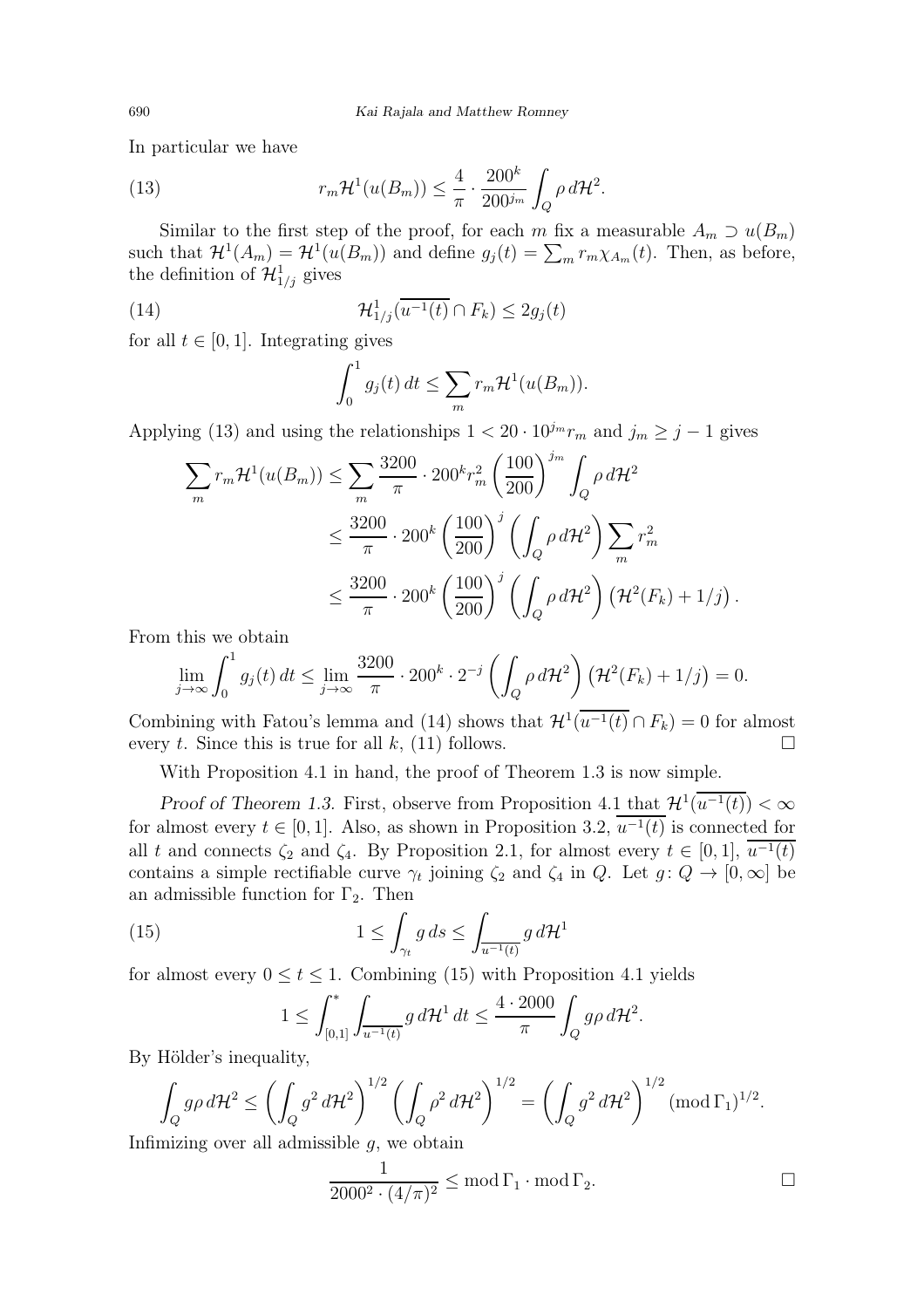**Remark 4.2.** We can improve the value of  $\kappa$  as follows. For  $\delta > 0$ , a version of the basic covering theorem yields a family of balls  $B_j$  with the property that  $\{(3+\delta)B_i\}$  covers G, instead of  $\{5B_i\}$ . In the definition of the set G in Proposition 4.1, we may then use  $B(x, 2(3 + \delta)r)$  in place of  $B(x, 10r)$ . We also replace the constant 200 with  $4(3+\delta)^2 + \delta$ . Following the remainder of the proof and letting  $\delta \to 0$  yields the final value of  $\kappa = 216^2 \cdot (4/\pi)^2$ .

### 5. Continuity of u

In this section, we strengthen Corollary 3.4 by showing that the harmonic function u is continuous on the entire set Q. In Theorem 5.1 of [6], the continuity of u is proved employing reciprocality condition (3). In contrast, we do not assume any of the reciprocality conditions in this section.

First, we need a technical fact. This is proved using Proposition 3.1 in [6] (which is a re-statement of Proposition 15.1 in [8]) and an induction and limiting argument.

**Proposition 5.1.** Let X be a metric space and  $E \subset X$  a continuum with  $\mathcal{H}^1(E) < \infty$ . For all  $x, y \in E$ , there is a 1-Lipschitz curve  $\gamma: [0, 2\mathcal{H}^1(E)] \to E$  such that  $|\gamma| = E$ ,  $\gamma(0) = x$ ,  $\gamma(2\mathcal{H}^1(E)) = y$ , and  $\gamma^{-1}(z)$  contains at most two points for  $\mathcal{H}^1$ -almost every  $z \in E$ .

Proof. For this proof, we will let  $D$  denote the length metric on  $E$  induced by d. We write  $D_{zw}$  in place of  $D(z, w)$ . Observe that  $D_{zw} < \infty$  for all  $z, w \in E$  by Proposition 3.1 in [6]. Also, for  $z, w \in E$ , we use  $\gamma_{zw}$  to denote some fixed choice of injective 1-Lipschitz curve in E from z to w whose length attains  $D_{zw}$ ; the existence of at least one such curve is guaranteed by the Hopf–Rinow theorem. Let  $L = 2\mathcal{H}^1(E)$ .

We will inductively define a sequence of curves  $\gamma_j: [0, L] \to E$ . We define first  $\gamma_1$ by

$$
\gamma_1(t) = \begin{cases} \gamma_{xy}(t), & 0 \le t \le D_{xy}, \\ y, & D_{xy} \le t \le L. \end{cases}
$$

For the inductive step, assume that  $\gamma_i$  has been defined for some  $j \in \mathbb{N}$ . If  $|\gamma_j| = E$ , then stop and take  $\gamma = \gamma_j$ . Otherwise, define  $\gamma_{j+1}$  as follows. Let  $z_j$  be a point in E maximizing D-distance from  $|\gamma_j|$ . Such a point exists by the compactness of E. Let  $\gamma_{w_j z_j}$  be a shortest curve from  $|\gamma_j|$  to  $z_j$ , with initial point  $w_j \in |\gamma_j|$ . Let  $t_j$  denote the smallest point in [0, L] for which  $\gamma_j(t_j) = w_j$ . Define now  $\gamma_{j+1}$  by

$$
\gamma_{j+1}(t) = \begin{cases}\n\gamma_j(t), & 0 \le t \le t_j, \\
\gamma_{w_j z_j}(t - t_j), & t_j \le t \le t_j + D_{w_j z_j}, \\
\gamma_{w_j z_j}(t_j + 2D_{w_j z_j} - t), & t_j + D_{w_j z_j} \le t \le t_j + 2D_{w_j z_j}, \\
\gamma_j(t - 2D_{w_j z_j}), & t_j + 2D_{w_j z_j} \le t \le \ell(\gamma_j) + 2D_{w_j z_j}, \\
y, & \ell(\gamma_j) + 2D_{w_j z_j} \le t \le L.\n\end{cases}
$$

Observe that the curve  $\gamma_j$  has multiplicity at most 2, except possibly at the points  $w_j$ . Thus  $\ell(\gamma_j) + 2D_{w_j z_j} \leq D_{xy} + \sum_{k=1}^j 2D_{w_k z_k} < 2\mathcal{H}^1(|\gamma_j|) \leq L$ . Hence the curve  $\gamma_{i+1}$  is well-defined.

We also note that  $D(\gamma_{j+1}(t), \gamma_j(t)) \leq 2D_{w_j z_j}$  for all  $t \in [0, L]$  and  $j \in \mathbb{N}$ , and thus the curves  $\gamma_i$  converge pointwise to a curve  $\gamma: [0, L] \to E$ . By construction, the curve  $\gamma$  has multiplicity at most 2, except possibly on the countable set  $\{w_i\}$ . To see that  $|\gamma| = E$ , assume there exists  $z \in E \setminus |\gamma|$ . But then  $D(z, |\gamma|) > 0$ . In particular, there exists  $j \in \mathbb{N}$  with  $D(w_j, z_j) < D(z, |\gamma_j|)$ , contradicting the maximality of the choice of  $z_i$ . .